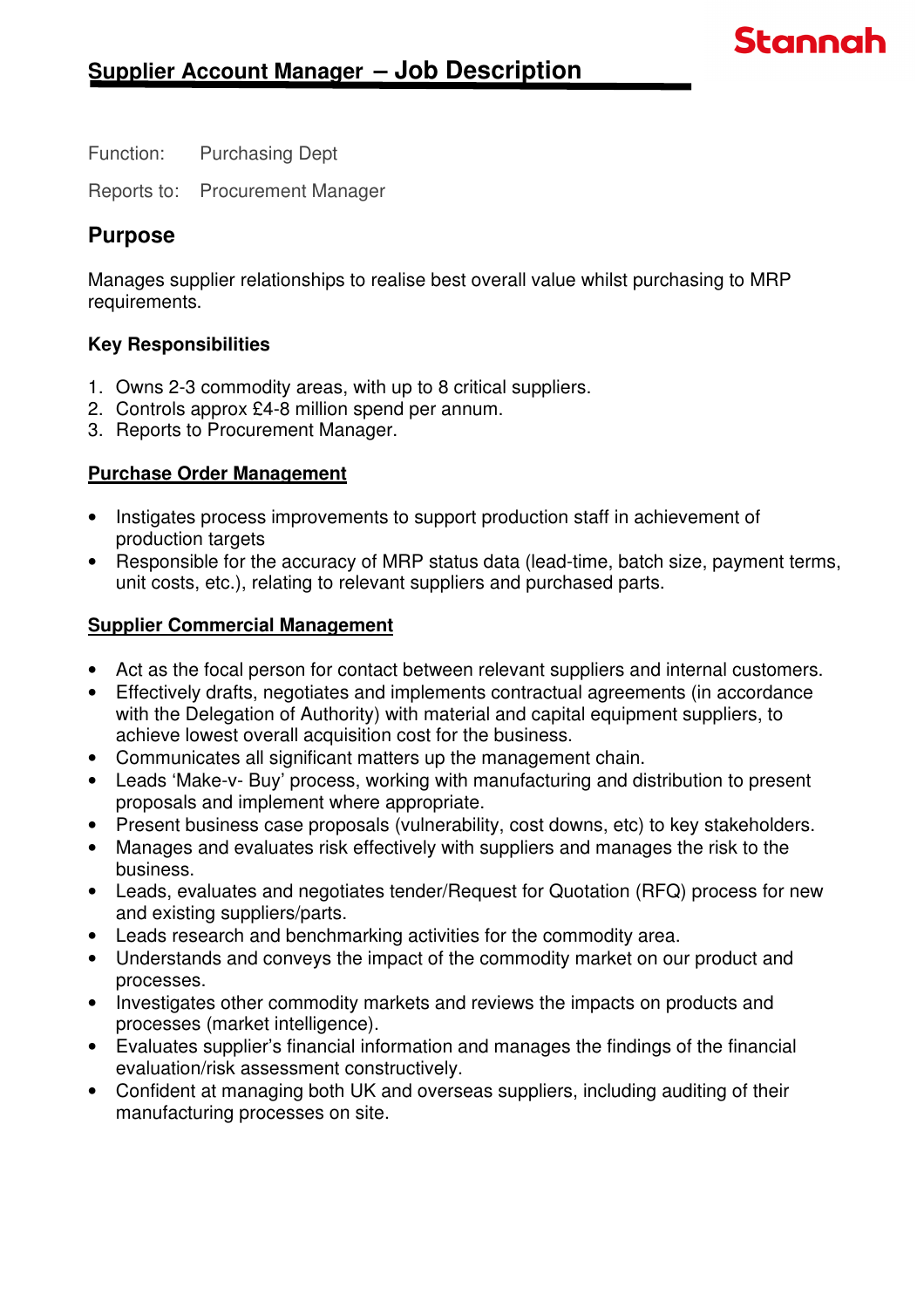## **Product Development**

- Support relevant new product build activities involving suppliers as required.
- Take full ownership of new product parts, (simulated costs, data sheets, quotes, inspection, launch set-up, parts for builds, etc.) from order placement through to availability in the factory, for each build cycle.
- Represent Purchasing on New Product Development teams and challenging when required.
- Facilitate smooth introductions of change to current products with engineers and suppliers.
- Develop a detailed working knowledge of the technologies, processes and materials relevant to own commodity areas/product manufacturing process.
- Actively investigates alternative materials and manufacturing processes and presents findings to Concepts team.

# **Cost Reduction**

- Deliver cost savings through skilled negotiation.
- Work with Product Development and suppliers to deliver cost reduction through component re-design, material change, continuous improvement activities, etc.
- Actively pursue other cost reduction opportunities.

## **Quality**

- Lead problem-solving initiatives with suppliers to determine root causes for OOB (out of box) problems, internal incident reports and reliability issues, and ensure preventative actions are implemented.
- Lead relevant supplier audits, involving other internal personnel as appropriate.
- Manage PPAP (production part approval process) submissions with relevant suppliers and the quality team.

## **Continuous Improvement**

- Actively facilitate CI activities in the department. Seek out new opportunities for improvement in product and processes.
- Create an atmosphere conducive to CI by encouraging initiative, imagination and resourcefulness.

## **Health and Safety**

- Ensure all work is conducted as required by Stannah policies and Health and Safety at Work guidelines/legislation.
- Ensure that own working area is kept tidy.
- Ensure all visitors to Stannah are informed of and observe relevant policies and procedures whilst in the care of the Supplier Account Manager.

This list is not exhaustive and the jobholder will be expected to undertake any duties within their capacity to meet the needs of the business and/or the Purchasing function.